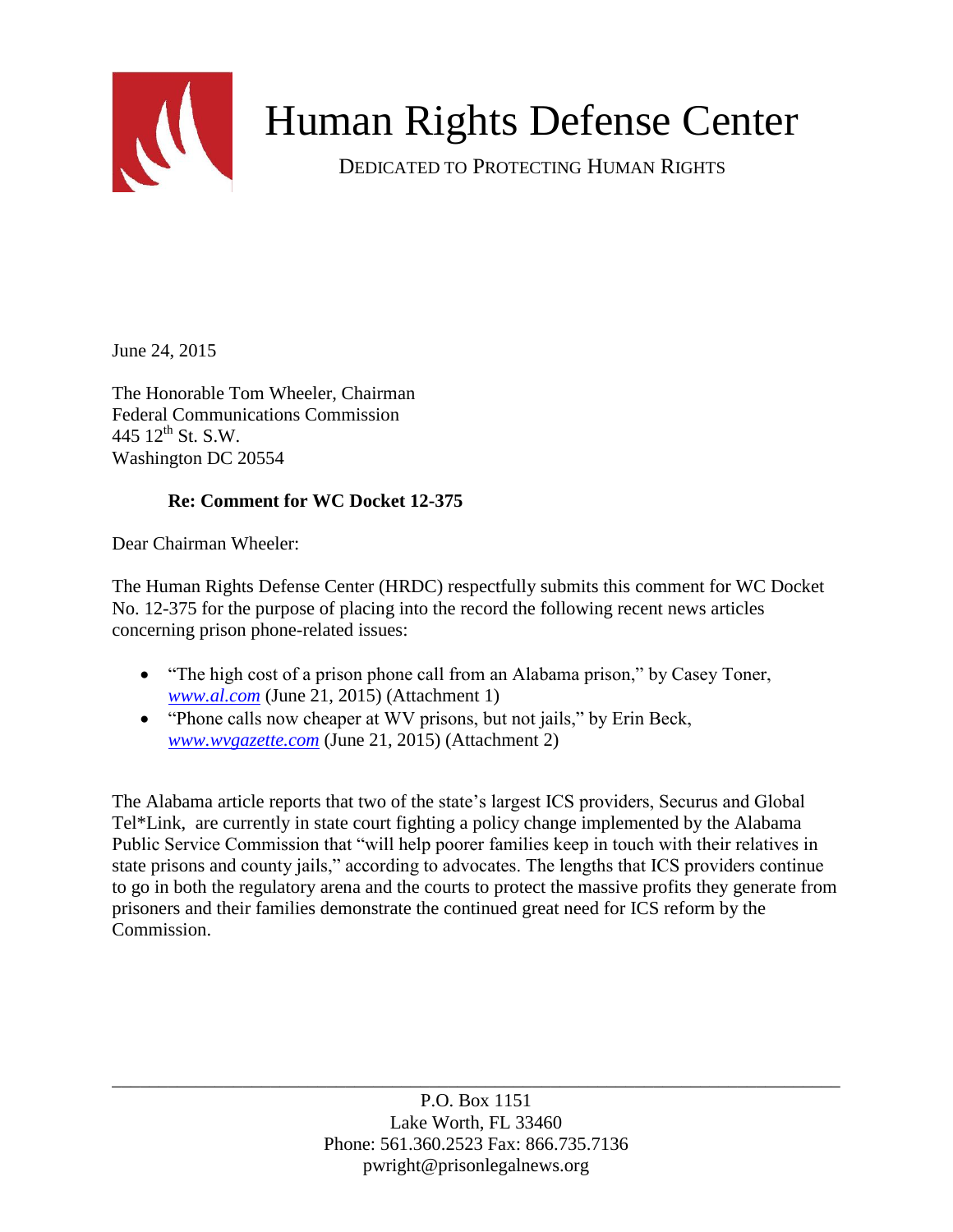The West Virginia article reports the terms of the West Virginia Division of Corrections' (WV DOC) new phone contract with ICSolutions/CenturyLink set to take effect later this summer, with a rate for all calls of \$.035/minute and a 0.1% commission. Once implemented, WV DOC prisoners and their families will pay the lowest prison phone rate in the nation. This is not only another example of the low costs that ICS providers can charge and still make a profit, but also more evidence of the link between lower rates and an effective elimination of the commission.

Thank you for your time and attention in this regard.

Sincerely,

Paul Wright Executive Director, HRDC

Attachments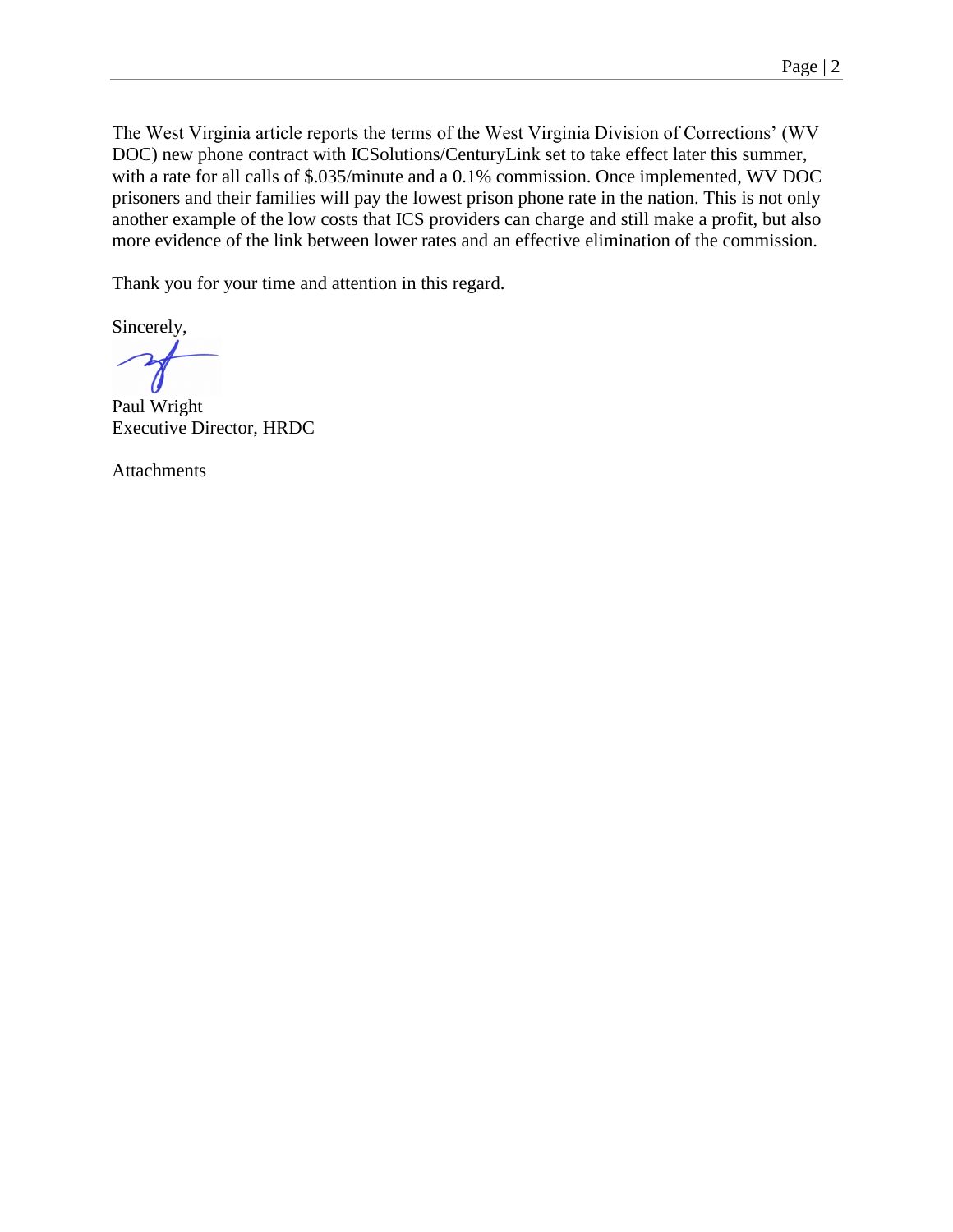#### **Attachment 1**

[http://www.al.com/news/index.ssf/2015/06/the\\_high\\_cost\\_of\\_a\\_phone\\_call.html](http://www.al.com/news/index.ssf/2015/06/the_high_cost_of_a_phone_call.html)

### **The high cost of a phone call from an Alabama prison**



Gov. Robert Bentley uses the phone at Julia Tutwiler Prison for Women during a visit. (file photo) [Print](http://blog.al.com/news_impact/print.html?entry=/2015/06/the_high_cost_of_a_phone_call.html) [Email](mailto:?subject=The%20high%20cost%20of%20a%20phone%20call%20from%20an%20Alabama%20prison&body=http%3A%2F%2Fwww.al.com%2Fnews%2Findex.ssf%2F2015%2F06%2Fthe_high_cost_of_a_phone_call.html%23incart_email) 

By [Casey Toner | ctoner@al.com](http://connect.al.com/user/ctoner/posts.html)  Email the author | [Follow on Twitter](https://twitter.com/ctoner)  on June 21, 2015 at 10:00 AM

Diana Summerford spends about \$100 a month – or double some cell phone plans – to talk to her son Jimmy Childers.

An inmate at Decatur Work Release, Childers is serving time on a burglary charge.

"Yes, it is worth keeping in contact with him because he needs to know what's going on at home," said Summerford, of Warrior. "I need to know he's OK, especially in today's situation with him getting older..."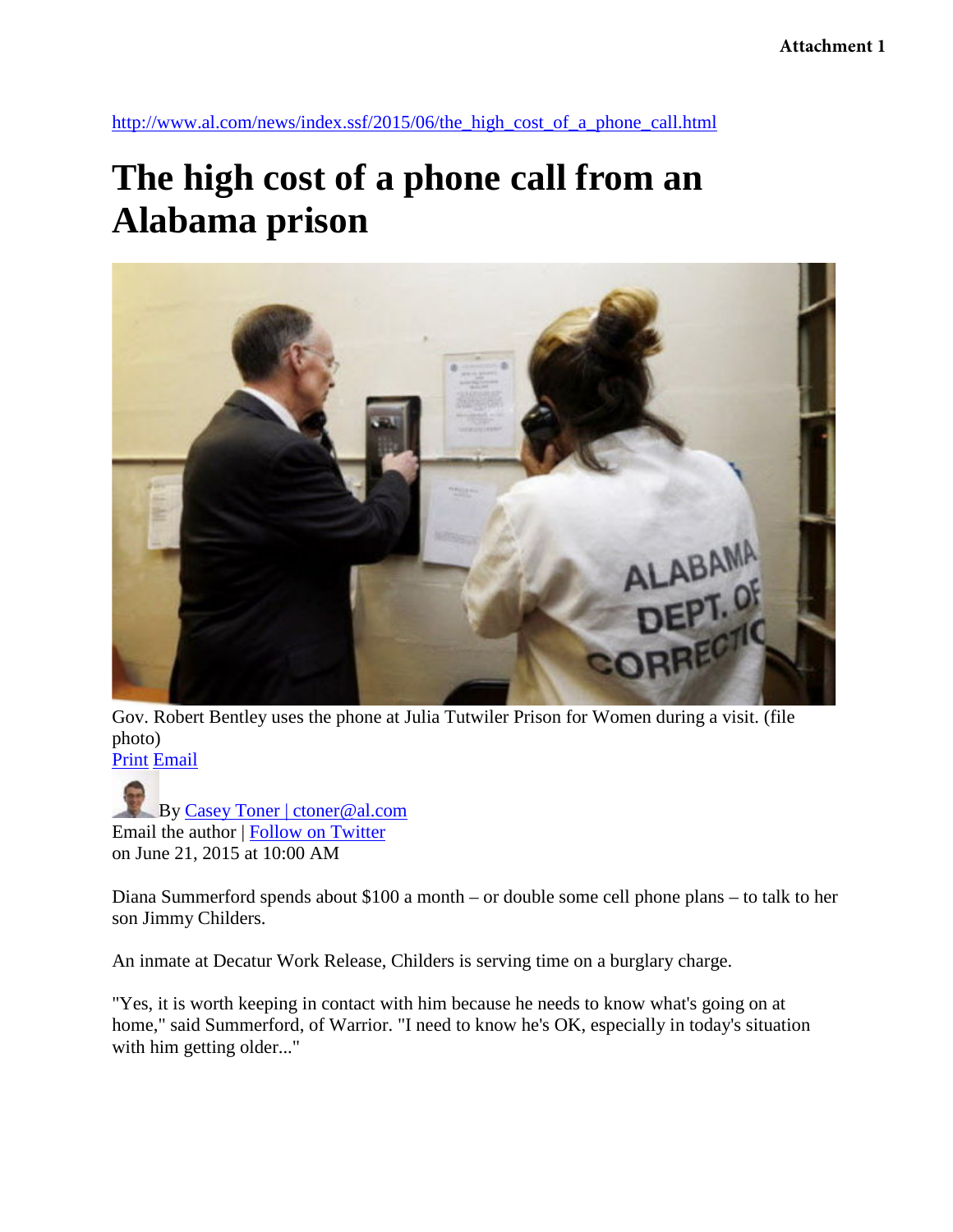

Diana Summerford

Beginning in July, Summerford and thousands of others statewide will pay a whole lot less. That's when a little known Alabama regulatory agency will cap the fees and cut the rates that private prison phone companies use to charge friends and families to talk to their loved ones behind bars.

But the providers are not giving up the profits from Alabama inmates so easily.

For years, these firms have exaggerated the cost of their services to authorities and padded phone bills with needless charges, according to the Alabama Public Service Commission. The firms also sold discounted calling cards to jail canteen operators, who resell them at full price, keep the profits, and deprive inmates and their families of the savings.

Advocates say the policy change – which two of the state's largest jail phone providers are fighting in state court – will help poorer families keep in touch with their relatives in state prisons and county jails.

"You and I have to be able to communicate on a daily basis to make our lives work, that's just something people have to do," said Carrie Wilkinson, director of Prison Phone Justice.

"If you are going to monetize communication for prisoners to the extent that they can't do it because they can't afford it, it will only make their chance for success a lot worse when they get out."

#### **Prison contract**

In Alabama, Louisiana-based telecommunications giant Century Link provides inmate phone services for all 28 prisons. It signed a three-year deal with the state in 2012, and contracts out the work through IC Solutions, which was unavailable for comment.

Renewed earlier this year, the contract stipulates that Century Link, which reported in February operating revenues of more than \$4.4 billion, must pay the state 57 cents per day per inmate for the opportunity to provide services.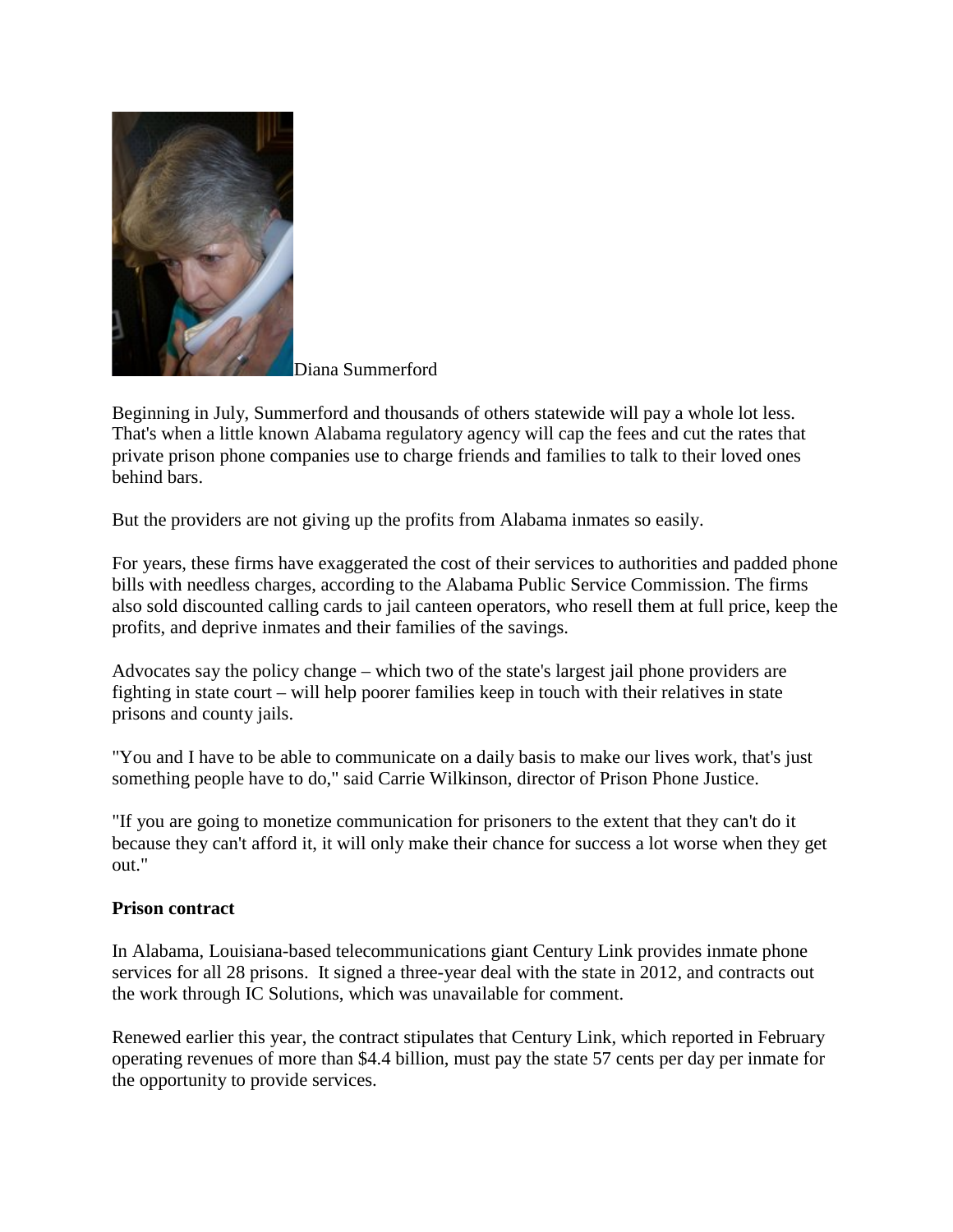Last year, the ADOC reported having  $25,078$  in-house inmates – a population that is greater than all but 20 cities in Alabama. Add it all up and the firm paid the state prison's system more than \$5 million last year.

In exchange for this cash, Century Link charges inmates a \$2.75 surcharge for every local call and a \$2.25 surcharge plus 30 cents per minute for every in-state call. Inmates also had to pay a \$3.95 surcharge plus 89 cents per minute for every out-of-state call until federal authorities intervened last year.

But the Federal Communications Commission issued an order that took effect last year that capped rates on out-of-state calls by prisoners. That order mandates that prison phone providers can't charge more than 21 cents a minute for prepaid calls and 25 cents a minute for traditional out-of-state collect calls.

Still, the firms are allowed to bulk charge \$3.15 and \$3.75 for the first 15-minutes of for all outof-state prepaid and traditional collect phone calls, no matter if the inmate is on the phone for one minute or 15 minutes, according to the ruling.

That's what Century Link [charges](http://www.centurylink.com/corrections/adoc/rates.html) in Alabama.

In addition to all that, there is a \$4.75 transaction fee every time someone puts money on an inmate's prepaid collect account by phone or online.

But in less than two weeks, many of these fees will disappear. And rates will fall.

The Alabama Public Service Commission [ordered in December](http://www.psc.state.al.us/Telecom/Engineering/documents/Dec%202014%20Order%2015957%20updated%20thru%206-12-2015.pdf) that the per minute rate for instate collect calls and prepaid calls will be 25 cents each starting July 1. That falls to 23 cents for prepaid calls starting on Jan. 8, 2016. Prepaid calls drop another two cents in January of 2017.

Perhaps most notably, there will no longer be a difference in charges for local and in-state calls.

"All traffic, local and toll, is similarly routed with little to no difference in provider costs for transport and termination," according to the commission. "Meanwhile, those using toll service pay a disproportionately higher rate for service that costs no more to provide."

For example, it currently costs an inmate at Julia Tutwiler Prison for Women in Wetumpka \$6.75 to make a 15-minute phone call to a family member in Mobile. Starting on July 1, that same phone call will cost \$3.75.

The order also caps fees on payments made at electronic onsite kiosks as well as online or through automated voicemail at \$3. That's \$5 less than what Securus, one of the state's leading phone providers for county jails, charges for the online and kiosk payments, and almost \$7 less than what Securus charges for the automated voicemail payments, according to the commission.

Payments made by telephone through a live operator will be capped at \$5.95 – \$4 less than what Securus charges, the commission states.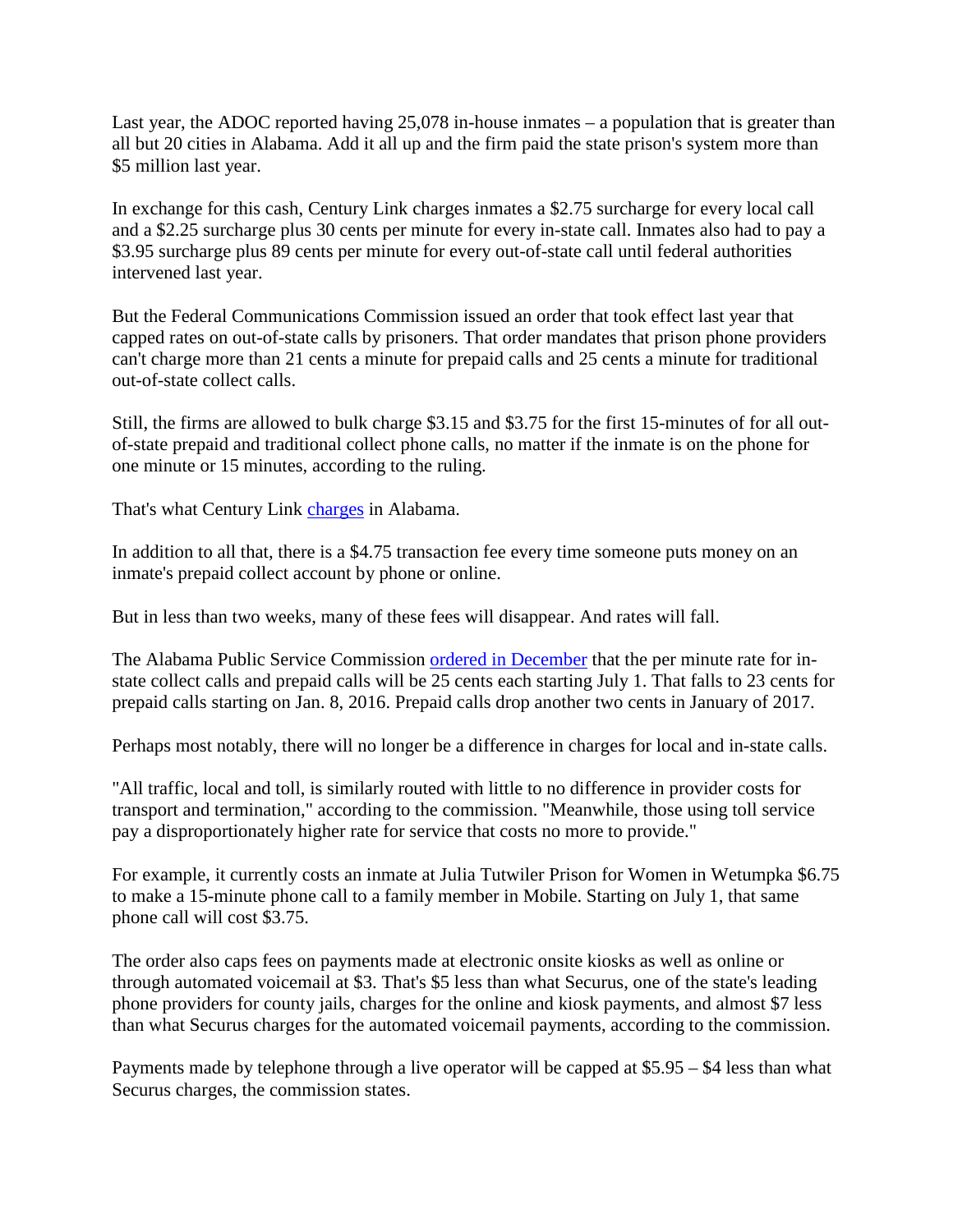And reforms are not limited to phone fees. Providers that charge customers more than \$5.95 for Western Union/MoneyGram services must soon ask the state for permission to do so. Global Tel\*Link currently charges \$10.95 and Securus charges \$11.95 for these services, according to the commission.

As of July 1, phone providers must also affix the face value to prepaid inmate calling cards before distributing the cards to a seller.

The commission alleges that the phone providers sold the cards to jail canteen operators at as low as 60 percent below face value. Meaning, the discounted cards would allow inmates to pay instate rates of anywhere from 11 cents for local calls and 27 cents for out-of-state calls.

But the canteen operators in the county jails resold the cards to inmates at full value and kept the profit, according to the commission.

"Of course, the inmate sees no such economic benefit, paying the full per minute rate for the service," the commission [states.](http://www.psc.state.al.us/Telecom/Engineering/documents/July_7_2014_ICS_Order_TOC.pdf)

Alabama Department of Corrections spokesman Bob Horton said that the prison canteens – operated by the state – do not sell phone cards to inmates. He referred all other questions about prison phone rates to the Alabama Public Service Commission.

### **Legal skirmishes**

These new rates affect Century Link and all county jail phone providers except, for the moment, Securus and Global\*Tel Link.

A Century Link spokeswoman issued a statement to AL.com that said that "inmate calling rates must ultimately reflect the need for overall consumer protection and privacy as well as affordable rates for inmates' families."

However, to stop the new rates from taking hold, Securus and Global\*Tel Link are suing the Alabama Public Service Commission in Montgomery Circuit Court and the Alabama Supreme Court, which deferred the matter to the lower court.

Alabama Public Service Commission officials say the two firms are temporarily exempt from the order, but will have to pay back fees if their ruling is upheld. A Securus attorney declined to comment, citing pending litigation, and Global Tel\*Link attorneys were unavailable for comment.

Century Link claimed in comments to the state's Alabama Public Service Commission that the average household spends \$24 a month on inmate communication.

But the commission estimated the costs to be in excess of costs at county jails, citing average monthly phone revenue costs to be \$55 at Shelby County Jail and between \$61 to \$65 at Escambia County Jail.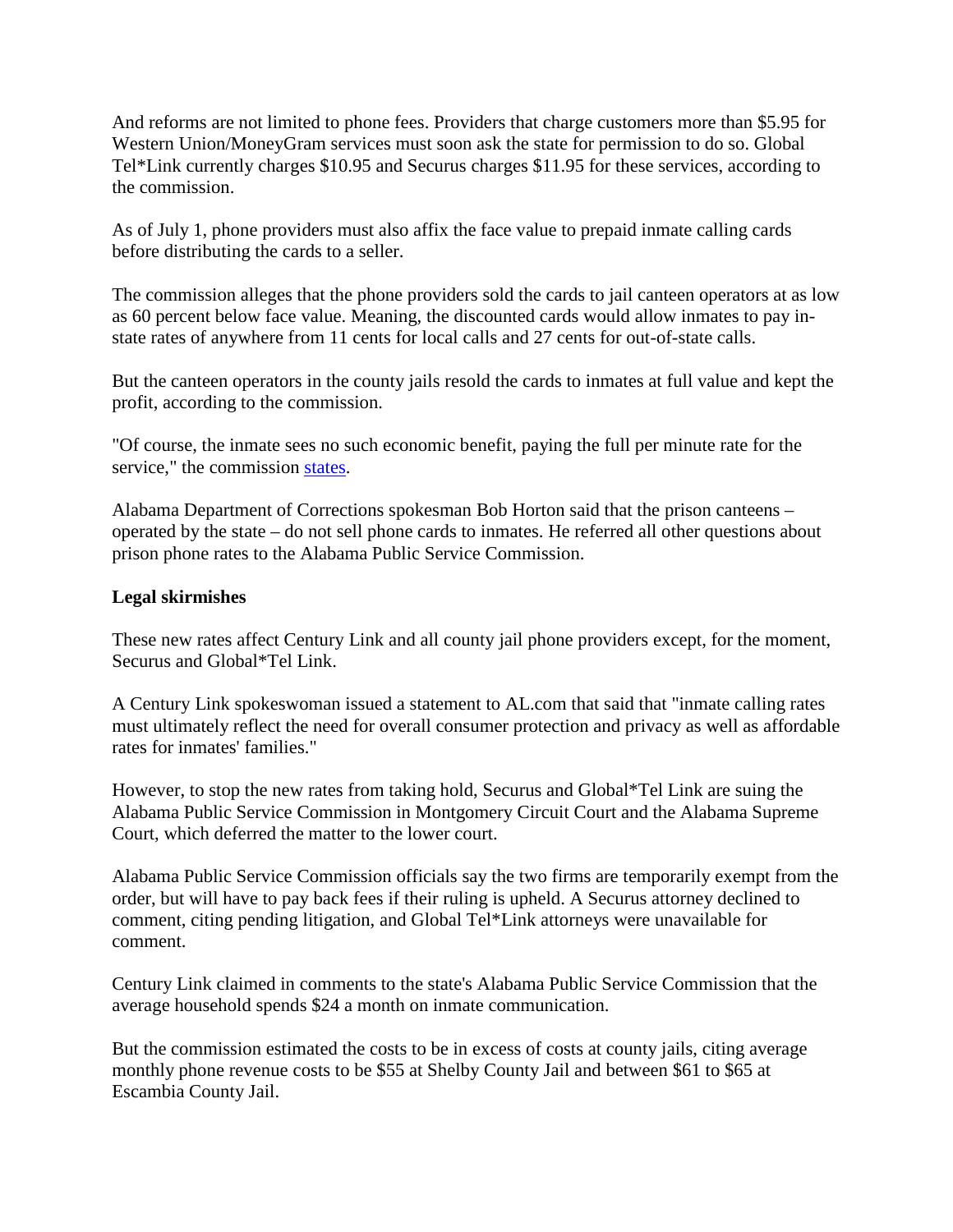The commission's order notes that the high cost of making an in-state call versus a local call has led to people buying disposable cell phones with a local number to avoid the higher costs.

That's what one woman, who asked not to be named, told AL.com she did to secure the \$2.75 flat fee for all inmate local calls.

"If you called your mom once a week collect from prison, you will have no less than a \$25 dollar bill for 15 minutes," she said. "Every week, that's \$100 on a phone bill someone on a fixed income cannot afford."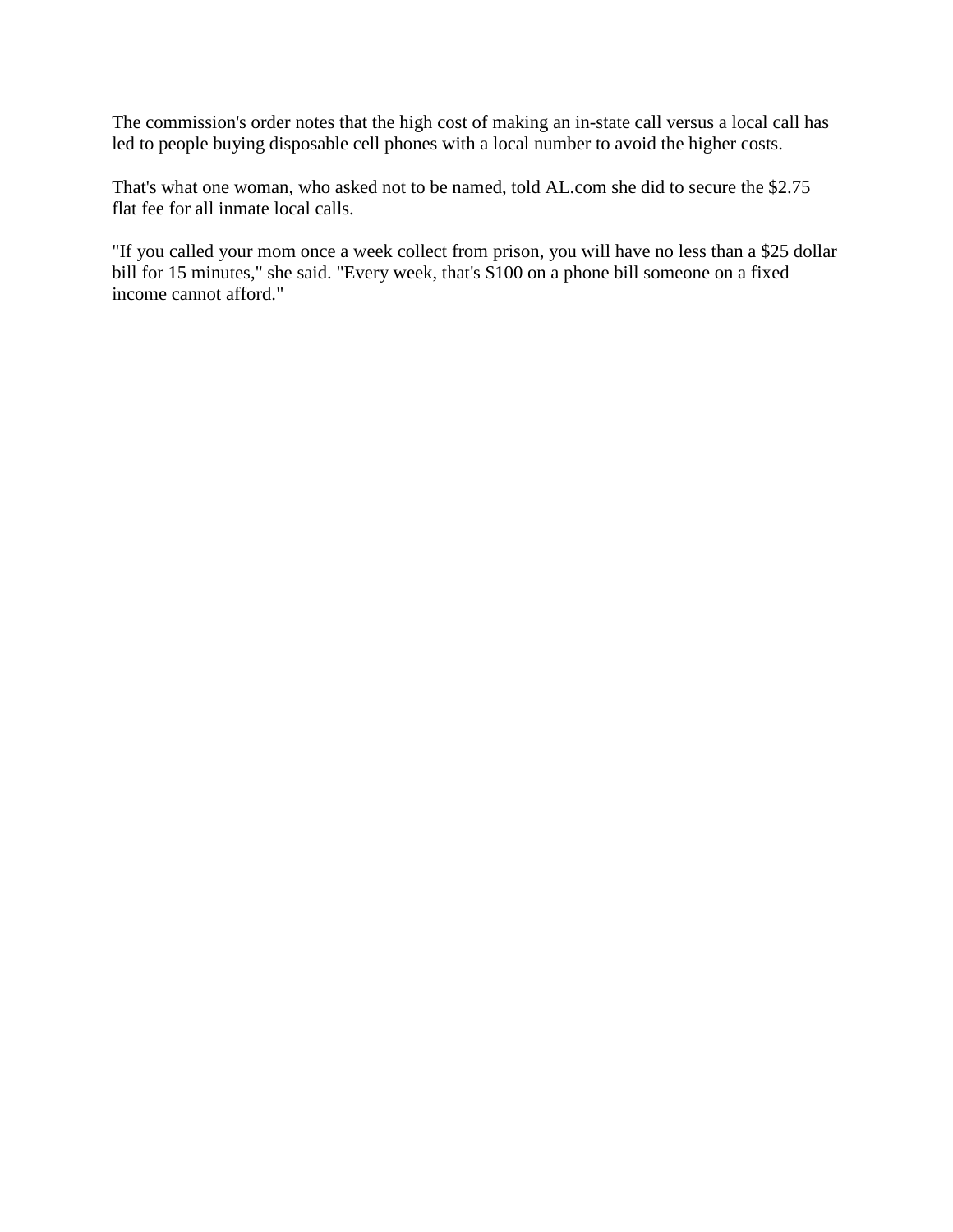Sunday, June 21, 2015

A

## **Phone calls now cheaper at WV prisons, but not jails**

By [Erin Beck,](http://www.wvgazette.com/apps/pbcs.dll/section?category=staff&template=staffProfilePages&staffID=g063) Staff writer

CHARLESTON, W.Va. — A local prisoners' rights organization is calling on the West Virginia Regional Jail Authority to reduce what it says are exorbitant fees for inmate phone calls, now that the state Division of Corrections has done so.

The state Division of Corrections previously charged a 46 percent commission on each phone call, as well as various fees that resulted in 15-minute calls costing several dollars. The commission rate under the new contract, awarded to ICSolutions, or CenturyLink, is 0.1 percent.

"Isolation is one of the ways that prisons break people down," Jonathan Sidney, a volunteer with Stories from South Central, the prisoners' rights group, said in a news release. "Making it cheaper for people doing time in West Virginia to stay in touch with friends and family improves their quality of life and make re-entry to the outside world easier."

Under its previous contract with GTL, the Division of Corrections also charged various fees, depending on whether the call was in-state or out-of-state, and prepaid or collect. Under the new contract, which technically began in February but won't take effect in the prisons until later this summer, the new rate is 3.5 cents per minute for all calls.

A 15-minute call will cost about 53 cents, regardless of whether it is in-state or out-of-state and whether it's prepaid or collect. In comparison, under the previous contact, a 15-minute collect call out-of-state would have cost about \$8, while an in-state prepaid 15-minute call would have cost about \$3. Inmates paid surcharges of 85 cents for collect calls and 75 cents for prepaid calls, plus per-minute fees ranging from 16 cents per minute in-state to 50 cents for collect calls out-ofstate.

Eric D. Ayers, a former inmate, told the Gazette that many inmates couldn't afford the rates.

"I think that's awesome," he said. "They should have done that a long time ago, so you can get in contact with your family."

Ayers said that many inmates become depressed when they can't keep in touch with loved ones. While incarcerated for one year, he was unable to talk to his young children as often as he wanted because of the rates.

"If you've got kids and you can't talk to your kids, it just makes everything so much harder," he said.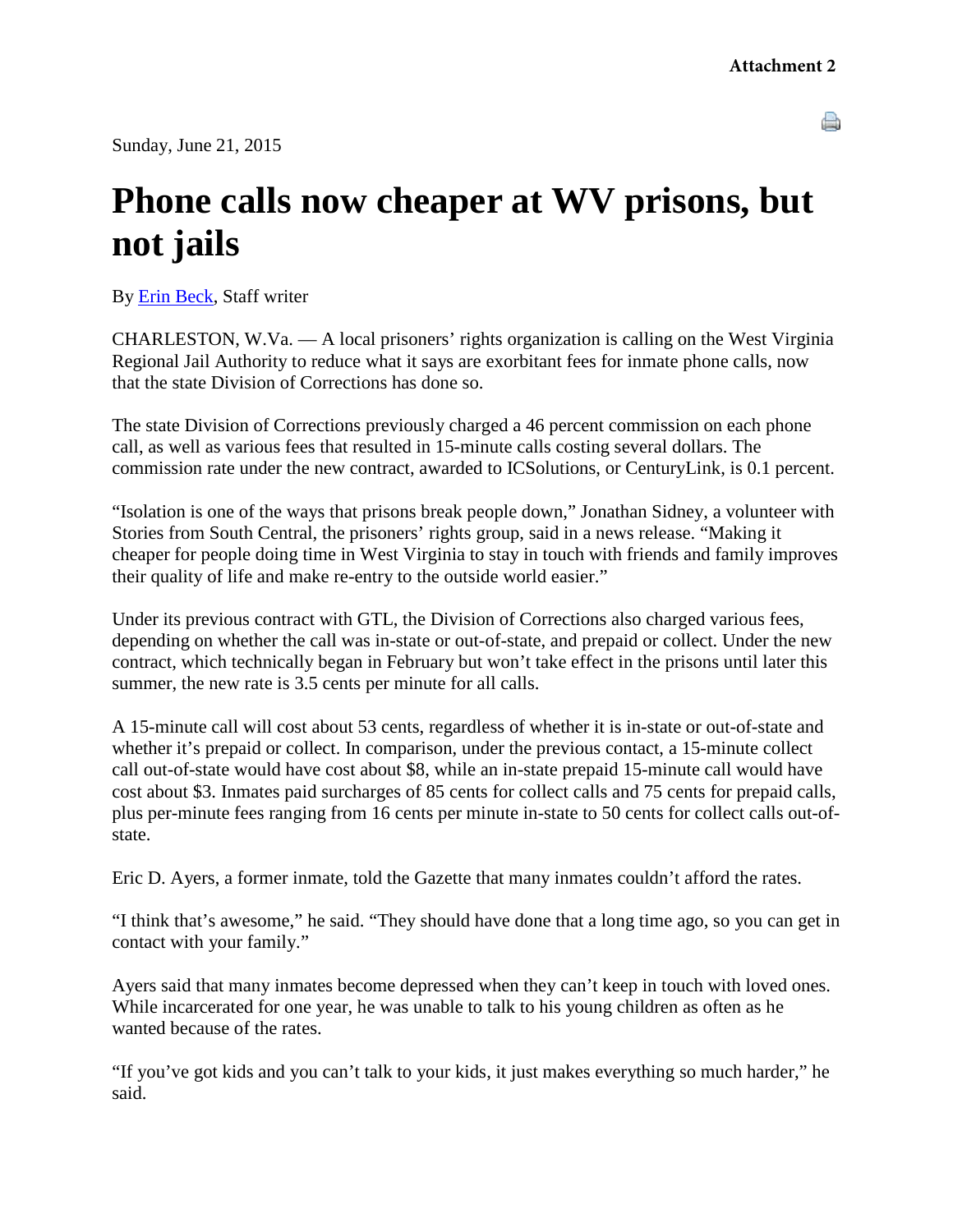Stories from South Central, a volunteer-run group started after the January 2014 water crisis, sent a statement calling for the West Virginia Regional Jail Authority, which currently charges a 48 percent commission on inmate calls, to follow suit in an effort to reduce recidivism.

Asked whether the Regional Jail Authority may adopt a similar model, state Department of Military Affairs and Public Safety spokesman Lawrence Messina said the authority's current contract expires at the end of August.

"As always, RJA will bid out the contract in the hopes of securing the best deal for the regional jail system and inmates," he said.

He said the reason for the decrease was "a different vendor won the contract."

"I will add that [Corrections Commissioner Jim Rubenstein] was hoping for a vendor that would provide as reasonable a cost as possible to inmates because we do recognize the importance of family, friends and community," he said.

Stories from South Central referred to commissions the state receives as "kickbacks" in the release. "The end of the kickback means the end of a back-door tax on communities with the highest rates of incarceration: low-income and communities of color," the release said.

Messina said the term "kickback" is "pejorative and inaccurate."

"Under the previous contracts, commissions provided revenue solely for the Inmate Benefit Fund," he said. "This fund helps pay for amenities not required by law. The fund helps to pay for cable TV, for instance."

Messina said Thursday that due to staff vacations he could not currently provide the amounts the Division of Corrections and the Regional Jail Authority received from the commissions.

According to the nonprofit Human Rights Defense Center's Prison Phone Justice project, the West Virginia Division of Corrections received more than \$900,000 from the commissions each year from 2009 to 2012. Carrie Wilkinson, Prison Phone Justice director, provided emails between her organization and a state official substantiating the numbers.

Stories from South Central also expressed concern about how the Division of Corrections might try to replace the loss of commissions.

Messina said there are still other sources of revenue for the Inmate Benefit Fund, such as money from the prison commissaries, or stores, and that the loss of revenue in exchange for cheaper phone calls is a "trade-off."

"It wasn't benefiting the division," he said. "It was benefiting the inmates. The reduced rate is a benefit, but there's a trade-off."